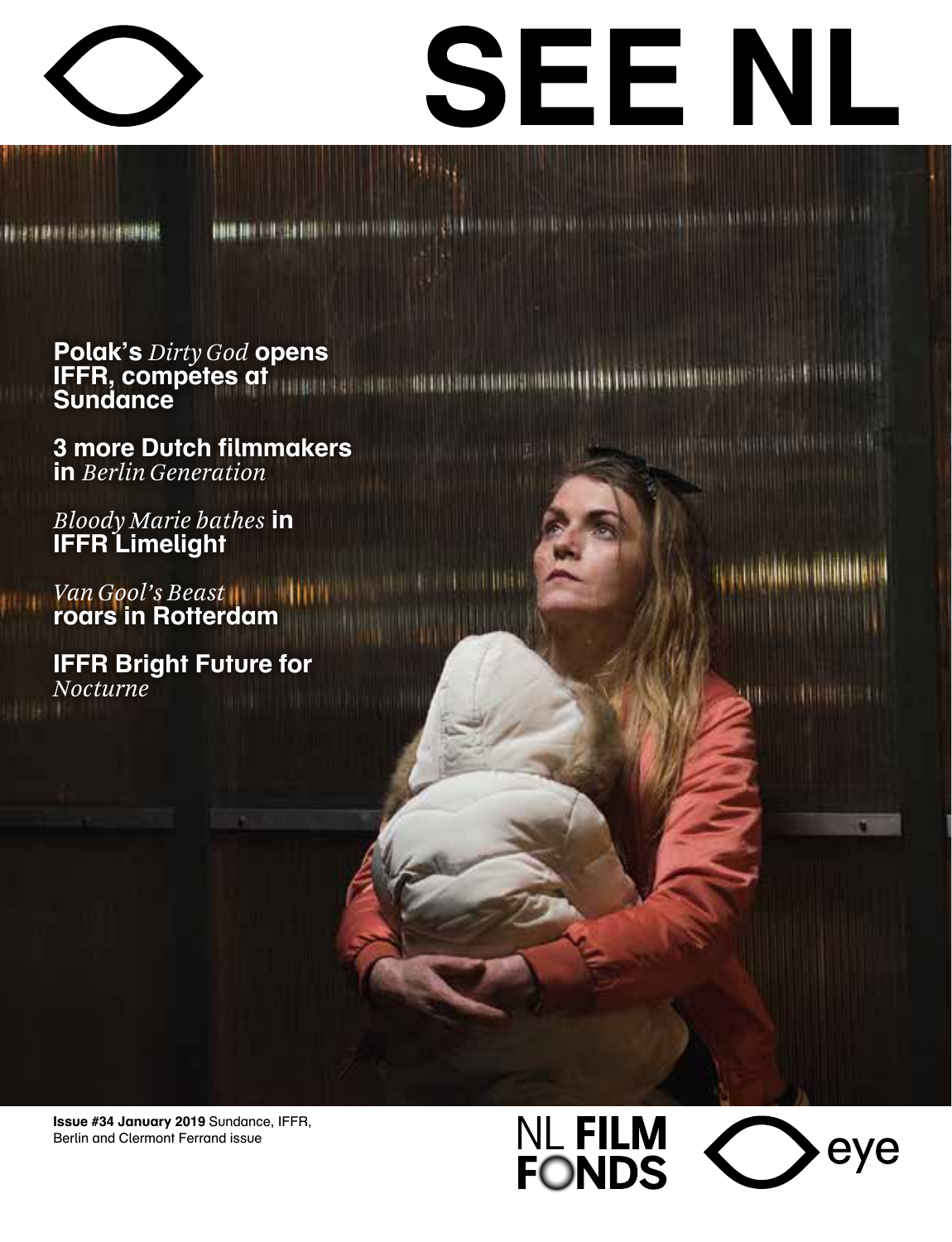### Index

4-5 London calling Sacha Polak's Dirty God opens IFFR and plays in Sundance Competition

6-7 Homeward bound In Eng Sendijarevic's Take Me Somewhere Nice, selected for IFFR Tiger Competition, a young woman embarks upon an odyssey to visit her father back in Bosnia

8-9 Blurred lines Viktor van der Valk's Nocturne, selected for IFFR Bright Future, concerns a filmmaker struggling to separate fiction and reality

10-11 Dance of the beast Clara van Gool's IFFR-bound adaptation of Henry James' The Beast in the Junale, is played out in the medium of dance

12-13 Red light and graphic The good and the bad of Amsterdam's Red Liaht district collide in Guido van Driel and Lennert Hillege's Bloody Marie, in IFFR Limeliaht

14-15 We are family In Mijke de Jong's comic God Only Knows, selected for **IFFR Signatures, three sisters rally** around their suicidal brother who has had enough of those he believes are betraying the world

16-17 Sins of the fother In Miel-Fmile Peter van Houten returns to the Pyrenees to tell the tale of a friend, the son of acclaimed artist Pierre Raaijmakers, and his troubled upbringing

18-19 The curtain falls Inner Landscape, in IFFR Voices, is the second of four films by Frank Scheffer about the way that traditional music cultures are disappearing

20-21 Road to selfie discovery In his IFFR Limelight Camino, a Feature-length Selfie, director Martin de Vries takes the pilarim's path across The Pyrenees

22-23 Hats off to Huub The Hubert Bals Fund celebrates its 30th anniversary during IFFR 2019

24-25 Long hot summer Feature debutant Steven Wouterlood on My **Extraordinary Summer With Tess.** selected for Berlin Generation Kplus

26-27 Such sweet sorrow Zara Dwinger's short film Yulia and Juliet, set in a youth detention centre and selected for Berlin Generation 14plus, is a modern take on Shakespeare's tale of doomed love

28-29 Coming of gae in NYC Made in the US and world-premiering in Berlin, Goldie tells the tale of a young woman trying to hold onto her family

30-31 Music from the body Composer Dan Geesin discusses his score for Esther Rots' Retrospekt, selected for **Berlingle Forum** 

32-35 Power partners The Netherlands' attractiveness as a co-production partner is underlined again by a slew of Berlinale 2019 selections

36-37 Young, gifted and Dutch Producer Loes Komen, writer/director Stefanie Kolk and journalist Hugo Emmerzael have been chosen as Dutch representatives at the 17th Berlinale Talents

38-39 Knowing the score IFFR Pro unveils a half dozen of The Netherlands' finest composing talent for presentation to the international film community

40-41 The measure of Meter The great Dutch experimental filmmaker Barbara Meter is honoured at Ann Arbour FF

42-45 Series catch-up The Netherlands Production Incentive, as applied to highend series for the small screen

46-47 Shell shocked The latest EYE exhibition A Tale of Hidden Histories sets out to examine how audiovisual media can be used to explore. deconstruct and 'unmask' stories about history

48-49 EYE on VR EYE's Anna Abrahams about Tsai Mina-liana's upcoming VR project The Deserted, as well as the film museum's dedication to the evolving format

50-51 Short Cuts News from the Dutch film industry

Back cover Director Sacha Polak, whose Dirty God opens IFFR and plays in Sundance Competition



#### COLOPHON

See NL is published four times per year by EYE International and -<br>The Netherlands Film Fund and is distributed to international film nrofessionals

Editors in chief: Marten Rabarts. (EYE), Jonathan Mees (Netherlands Film Fund) Executive editor: Nick Cunningham Contributor: Geoffrey Macnab Concept & Design: Lava.nl Lavout: def., Amsterdam Printing: medial igison Printed on FSC paper © All rights reserved: The Netherlands Film Fund and EYE International 2019

CONTACT Sandra den Hamer CEO EYE E sandradenhamer@evefilm.nl

Marten Raharte Head of EYE International E martenrabarts@eyefilm.nl

**EYE** International PO BOX 74782 1070 BT Amsterdam The Netherlands T+31 20 758 2375 W www.evefilm.nl

Doreen Boonekamp CEO Netherlands Film Fund  $F$  d boonekamp@filmfonds nl

Jonathan Mees Communications Netherlands Film Fund E i.mees@filmfonds.nl

Netherlands Film Fund Pijnackerstraat 5 1072 JS Amsterdam The Netherlands T+31 20 570 7676 W www filmfund nl

ISSN: 2589-3521

**NL FILM**<br>FONDS

Cover: Dirty God 
o Sacha Polak See page 4